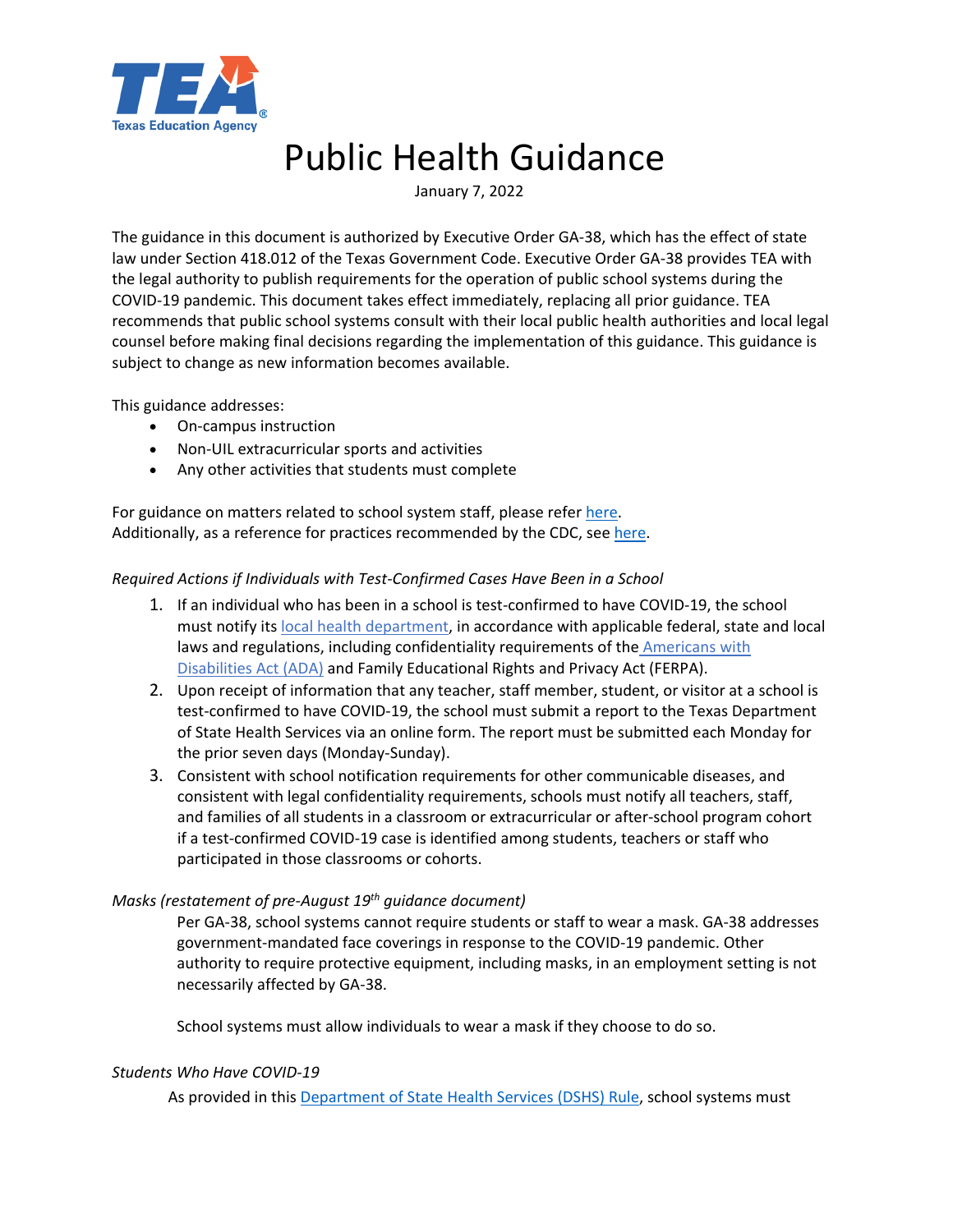exclude students from attending school in person who are actively sick with COVID-19, who are suspected of being actively sick with COVID-19, or who have received a positive test result for COVID-19, and must immediately notify parents if this is determined while on campus.

Parents must ensure they do not send a child to school on campus if the child has COVID-19 symptoms or is test-confirmed with COVID-19, until the conditions for re-entry are met. See the DSHS rule for more details, including the conditions for ending the exclusion period and returning to school.

During the exclusion period, the school system may deliver remote instruction consistent with the practice of remote conferencing outlined in the proposed *Student Attendance Accounting Handbook* (SAAH) rules, as described here.

To help mitigate the risk of asymptomatic individuals being on campuses, school systems may provide and/or conduct recurring COVID-19 testing using rapid tests provided by the state or other sources. Testing can be conducted with staff. With prior written permission of parents, testing can be conducted with students.

#### *Students Who Are Close Contacts*

As a reference, close contact determinations are generally based on guidance outlined by the CDC, which notes that individuals who are fully vaccinated may not need to follow the stay-athome period.

As noted above, public health authorities will be notified of all positive cases in schools. While school systems are not required to conduct COVID-19 case investigations, local public health entities have authority to investigate cases and are currently engaged in cooperative efforts on that front. Participation by individuals in these investigations remains voluntary. If school systems are made aware that a student is a close contact, the school system must notify the student's parents.

School systems may choose to require household-based close contact students to stay at home during the below stay-at-home period if they are in an area with high or rising COVID case rates. This applies specifically to students who are close contacts because an individual who lives in the same household is COVID-19 positive.

Independent of whether a school system chooses to implement the above requirement, parents of students who are determined to be close contacts of an individual with COVID-19 may opt to keep their students at home during the recommended stay-at-home period. In cases when it is permitted, parents who opt to send their children to school in the two weeks following exposure are encouraged to closely monitor their children for symptoms.

For individuals who are determined to be close contacts, a 14-day stay-at-home period was previously advised by the CDC based on the incubation period of the virus. The CDC has since updated its guidance, and the stay-at-home period can end for students experiencing no symptoms on Day 10 after close contact exposure, if no subsequent COVID-19 testing is performed.